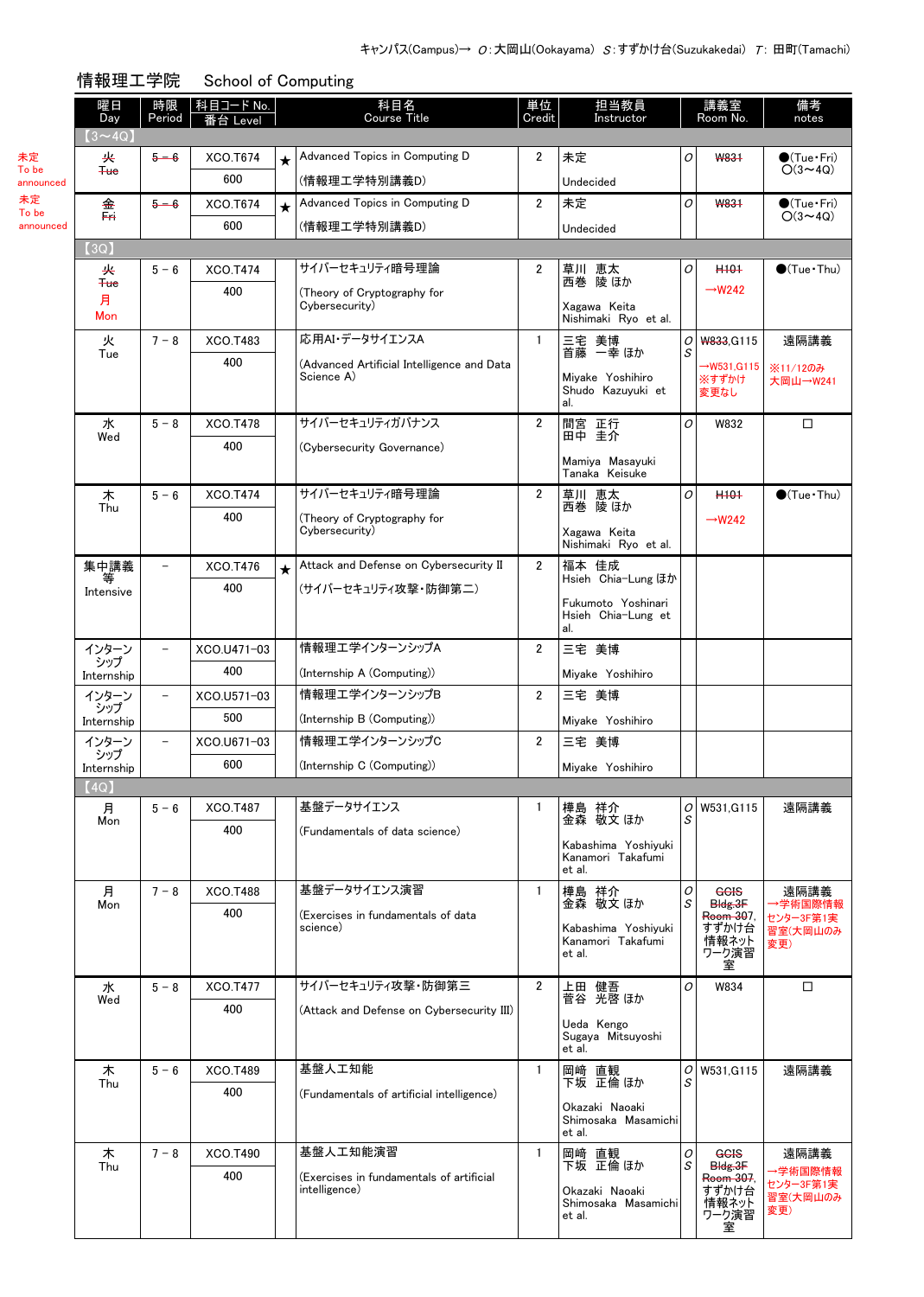|          | 曜日<br><b>Day</b>  | 時限<br>Period | 科目コード No.<br>番台 Level | 科目名<br>Course Title                                                        | 単位<br>Credit   | 担当教員<br>Instructor              | 講義室<br>Room No.          | 備考<br>notes            |
|----------|-------------------|--------------|-----------------------|----------------------------------------------------------------------------|----------------|---------------------------------|--------------------------|------------------------|
|          | (4Q)              |              |                       |                                                                            |                |                                 |                          |                        |
|          | 集中講義<br>等         |              | <b>XCO.U675</b>       | 多元データ利活用演習                                                                 | $\overline{2}$ | 田中 圭介<br>梶川 裕矢                  |                          |                        |
|          | Intensive         |              | 600                   | (Workshop on Advanced Use of Multiple-                                     |                |                                 |                          |                        |
|          |                   |              |                       | Dimensional Data)                                                          |                | Tanaka Keisuke<br>Kajikawa Yuya |                          |                        |
|          | インターン<br>シップ      | -            | XCO.U471-04           | 情報理工学インターンシップA                                                             | $\overline{2}$ | 三宅 美博                           |                          |                        |
|          | Internship        |              | 400                   | (Internship A (Computing))                                                 |                | Miyake Yoshihiro                |                          |                        |
|          | インターン<br>シップ      | Ξ.           | XCO.U571-04           | 情報理エ学インターンシップB                                                             | $\overline{2}$ | 三宅 美博                           |                          |                        |
|          | Internship        |              | 500                   | (Internship B (Computing))                                                 |                | Miyake Yoshihiro                |                          |                        |
|          | インターン             | Ξ.           | XCO.U671-04           | 情報理エ学インターンシップC                                                             | $\overline{2}$ | 三宅 美博                           |                          |                        |
|          | シップ<br>Internship |              | 600                   | (Internship C (Computing))                                                 |                | Miyake Yoshihiro                |                          |                        |
| 新規<br>40 | 火                 | $9 - 10$     | <b>XCO.T485</b>       | 応用AI・データサイエンスC<br>(Advanced Artificial Intelligence and Data<br>Science C) | $\mathbf{1}$   | 三宅 美博<br>首藤 一幸 ほか               | W531<br>G <sub>115</sub> |                        |
|          | 金                 | $9 - 10$     | <b>XCO.T486</b>       | 応用AI・データサイエンスD<br>(Advanced Artificial Intelligence and Data<br>Science D) |                | 三宅 美博<br>首藤 一幸 ほか               | W531<br>G <sub>115</sub> | ※12/20(金)のみ<br>W833で開講 |
|          |                   |              |                       |                                                                            |                | ※ただし、以下の日付の講義は、W531の代わりに別の講義室で開 |                          |                        |

情報理工学院 School of Computing

講12/13→W933  $1/24 \rightarrow H101$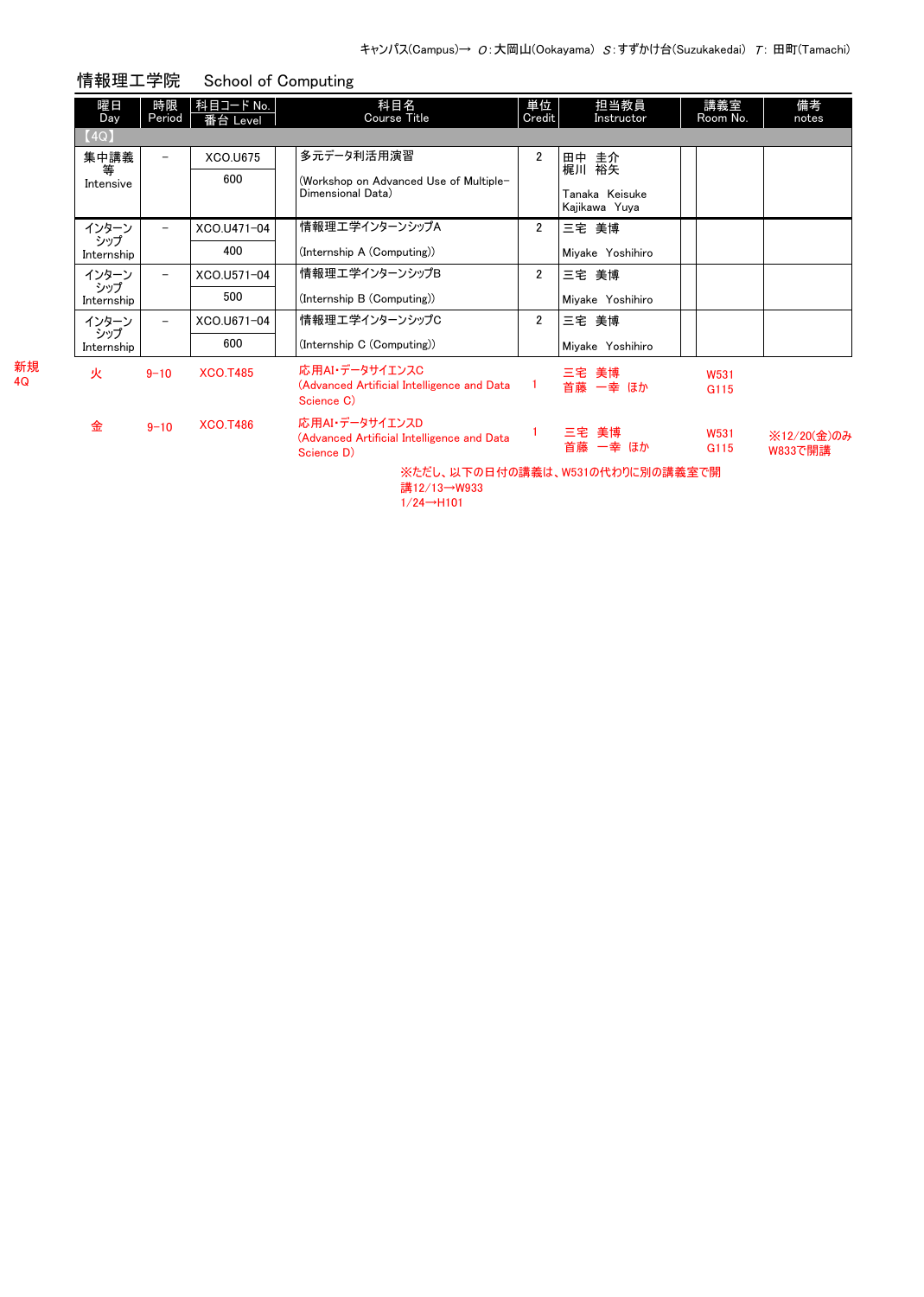## 数理・計算科学コース Graduate major in Mathematical and Computing Science

|             | 曜日<br>Day      | .<br>時限<br>Period        | 科目コード No.<br>番台 Level  | 科目名<br>単位<br>担当教員<br>Course Title<br>Credit<br>Instructor |                                                                                  |                |                                                          | 備考<br>講義室<br>Room No.<br>notes |             |                                         |
|-------------|----------------|--------------------------|------------------------|-----------------------------------------------------------|----------------------------------------------------------------------------------|----------------|----------------------------------------------------------|--------------------------------|-------------|-----------------------------------------|
|             | $(3 \sim 4Q)$  |                          |                        |                                                           |                                                                                  |                |                                                          |                                |             |                                         |
| 未定<br>To be | 夹<br>$He$      | $5 - 6$                  | XCO.T674               | $\star$                                                   | Advanced Topics in Computing D                                                   | 2              | 未定                                                       | 0                              | W831        | $\bullet$ (Tue · Fri)<br>$O(3 \sim 4Q)$ |
| announced   |                |                          | 600                    |                                                           | (情報理工学特別講義D)                                                                     |                | Undecided                                                |                                |             |                                         |
|             | 水<br>Wed       | $5 - 8$                  | <b>MCS.U682</b><br>600 | $\star$                                                   | Forum on Mathematical and Computing<br>Science F3                                | 1              | 福田 光浩<br>青谷 知幸 ほか                                        | O <br>S                        | W833, J234  | □<br>$O(3 \sim 4Q)$<br>遠隔講義             |
|             |                |                          |                        |                                                           | (数理・計算科学フォーラムF3)                                                                 |                | Fukuda Mituhiro<br>Aotani Tomovuki et<br>al.             |                                |             |                                         |
|             | 水              | $5 - 8$                  | <b>MCS.U684</b>        | $\star$                                                   | Forum on Mathematical and Computing                                              | $\mathbf{1}$   | 光浩<br>福田                                                 | $\overline{O}$                 | W833, J234  | □                                       |
|             | Wed            |                          | 600                    |                                                           | Science F4<br>(数理・計算科学フォーラムF4)                                                   |                | 青谷 知幸 ほか<br>Fukuda Mituhiro<br>Aotani Tomoyuki et<br>al. | S                              |             | $O(3 \sim 4Q)$<br>遠隔講義                  |
|             | 水              | $5 - 8$                  | <b>MCS.U686</b>        | $\star$                                                   | Forum on Mathematical and Computing                                              | $\mathbf{1}$   | 光浩<br>福田                                                 | $\overline{O}$                 | W833, J234  | $\Box$                                  |
|             | Wed            |                          | 600                    |                                                           | Science F5<br>(数理・計算科学フォーラムF5)                                                   |                | 青谷 知幸 ほか<br>Fukuda Mituhiro<br>Aotani Tomoyuki et<br>al. | S                              |             | $O(3 \sim 4Q)$<br>遠隔講義                  |
| 未定<br>To be | 金              | $5 - 6$                  | XCO.T674               | $\star$                                                   | Advanced Topics in Computing D                                                   | $\overline{2}$ | 未定                                                       | 0                              | <b>W831</b> | $\bullet$ (Tue•Fri)                     |
| announced   | $\overline{a}$ |                          | 600                    |                                                           | (情報理工学特別講義D)                                                                     |                | Undecided                                                |                                |             | $O(3 \sim 4Q)$                          |
|             | 集中講義           | $\overline{\phantom{0}}$ | <b>MCS.T513</b>        |                                                           | 数理·計算科学特論D                                                                       | $\overline{2}$ | ※前川 泰則                                                   |                                |             | $O(3 \sim 4Q)$                          |
|             | 等<br>Intensive |                          | 500                    |                                                           | (Topics on Mathematical and Computing<br>Science D)                              |                | X Maekawa Yasunori                                       |                                |             |                                         |
|             | 講究等            | $\overline{\phantom{0}}$ | <b>MCS.U482</b>        |                                                           | 数理 計算科学特別演習 実験第二                                                                 | $\mathbf{1}$   | 指導教員                                                     |                                |             | $O(3 \sim 4Q)$                          |
|             | Seminar        |                          | 400                    |                                                           | (Advanced Exercises and Experiments in<br>Mathematical and Computing Science II) |                | Academic Supervisor                                      |                                |             |                                         |
|             | 講究等            | $\overline{\phantom{0}}$ | <b>MCS.Z492</b>        |                                                           | 数理·計算科学講究F1                                                                      | $\overline{2}$ | 指導教員                                                     |                                |             | $O(3 \sim 4Q)$                          |
|             | Seminar        |                          | 400                    |                                                           | (Seminar on Mathematical and Computing<br>Science F1)                            |                | Academic Supervisor                                      |                                |             |                                         |
|             | 講究等            | $\qquad \qquad -$        | <b>MCS.Z592</b>        |                                                           | 数理·計算科学講究F2                                                                      | $\overline{2}$ | 指導教員                                                     |                                |             | $O(3 \sim 4Q)$                          |
|             | Seminar        |                          | 500                    |                                                           | (Seminar on Mathematical and Computing<br>Science F2)                            |                | Academic Supervisor                                      |                                |             |                                         |
|             | 講究等            | $\qquad \qquad -$        | <b>MCS.Z692</b>        |                                                           | 数理·計算科学講究F3                                                                      | $\overline{2}$ | 指導教員                                                     |                                |             | $O(3 \sim 4Q)$                          |
|             | Seminar        |                          | 600                    |                                                           | (Seminar on Mathematical and Computing<br>Science F3)                            |                | Academic Supervisor                                      |                                |             |                                         |
|             | 講究等            | $\overline{\phantom{a}}$ | <b>MCS.Z694</b>        |                                                           | 数理·計算科学講究F4                                                                      | $\overline{2}$ | 指導教員                                                     |                                |             | $O(3 \sim 4Q)$                          |
|             | Seminar        |                          | 600                    |                                                           | (Seminar on Mathematical and Computing<br>Science F4)                            |                | Academic Supervisor                                      |                                |             |                                         |
|             | 講究等<br>Seminar | -                        | <b>MCS.Z696</b>        |                                                           | 数理·計算科学講究F5                                                                      | $\overline{2}$ | 指導教員                                                     |                                |             | $O(3 \sim 4Q)$                          |
|             |                |                          | 600                    |                                                           | (Seminar on Mathematical and Computing<br>Science F5)                            |                | Academic Supervisor                                      |                                |             |                                         |
|             | (3Q)           |                          |                        |                                                           |                                                                                  |                |                                                          |                                |             |                                         |
|             | 月<br>Mon       | $3 - 4$                  | <b>MCS.T402</b><br>400 | ★                                                         | Mathematical Optimization: Theory and<br>Algorithms                              | 2              | 福田 光浩<br>山下 真                                            | 0                              | S422        | $\bullet$ (Mon Thu)                     |
|             |                |                          |                        |                                                           | (数理最適化理論)                                                                        |                | Fukuda Mituhiro<br>Yamashita Makoto                      |                                |             |                                         |
|             | 月              | $5 - 6$                  | <b>MCS.T405</b>        | $\star$                                                   | Theory of Algorithms                                                             | $\overline{2}$ | 伊東 利哉                                                    | 0                              | W321        | $\bullet$ (Mon Thu)                     |
|             | Mon            |                          | 400                    |                                                           | (アルゴリズム論)                                                                        |                | Ito Toshiya                                              |                                |             |                                         |
|             | 月              | $7 - 8$                  | <b>MCS.T410</b>        |                                                           | 応用確率論                                                                            | $\overline{2}$ | 三好 直人<br>中野 張                                            | 0                              | W832        | $\bigcirc$ (Mon Thu)                    |
|             | Mon            |                          | 400                    |                                                           | (Applied Probability)                                                            |                | Miyoshi Naoto<br>Nakano Yumiharu                         |                                |             |                                         |
|             | 木              | $3 - 4$                  | <b>MCS.T402</b>        | $\star$                                                   | Mathematical Optimization: Theory and                                            | 2              | 福田 光浩                                                    | 0                              | S422        | $\bigcirc$ (Mon Thu)                    |
|             | Thu            |                          | 400                    |                                                           | Algorithms<br>(数理最適化理論)                                                          |                | 山下真<br>Fukuda Mituhiro                                   |                                |             |                                         |
|             |                |                          |                        |                                                           |                                                                                  |                | Yamashita Makoto                                         |                                |             |                                         |
|             | 木<br>Thu       | $5 - 6$                  | <b>MCS.T405</b><br>400 | $\star$                                                   | Theory of Algorithms                                                             | $\overline{2}$ | 伊東 利哉                                                    | ${\cal O}$                     | W321        | $\bullet$ (Mon Thu)                     |
|             |                |                          |                        |                                                           | (アルゴリズム論)                                                                        |                | Ito Toshiya                                              |                                |             |                                         |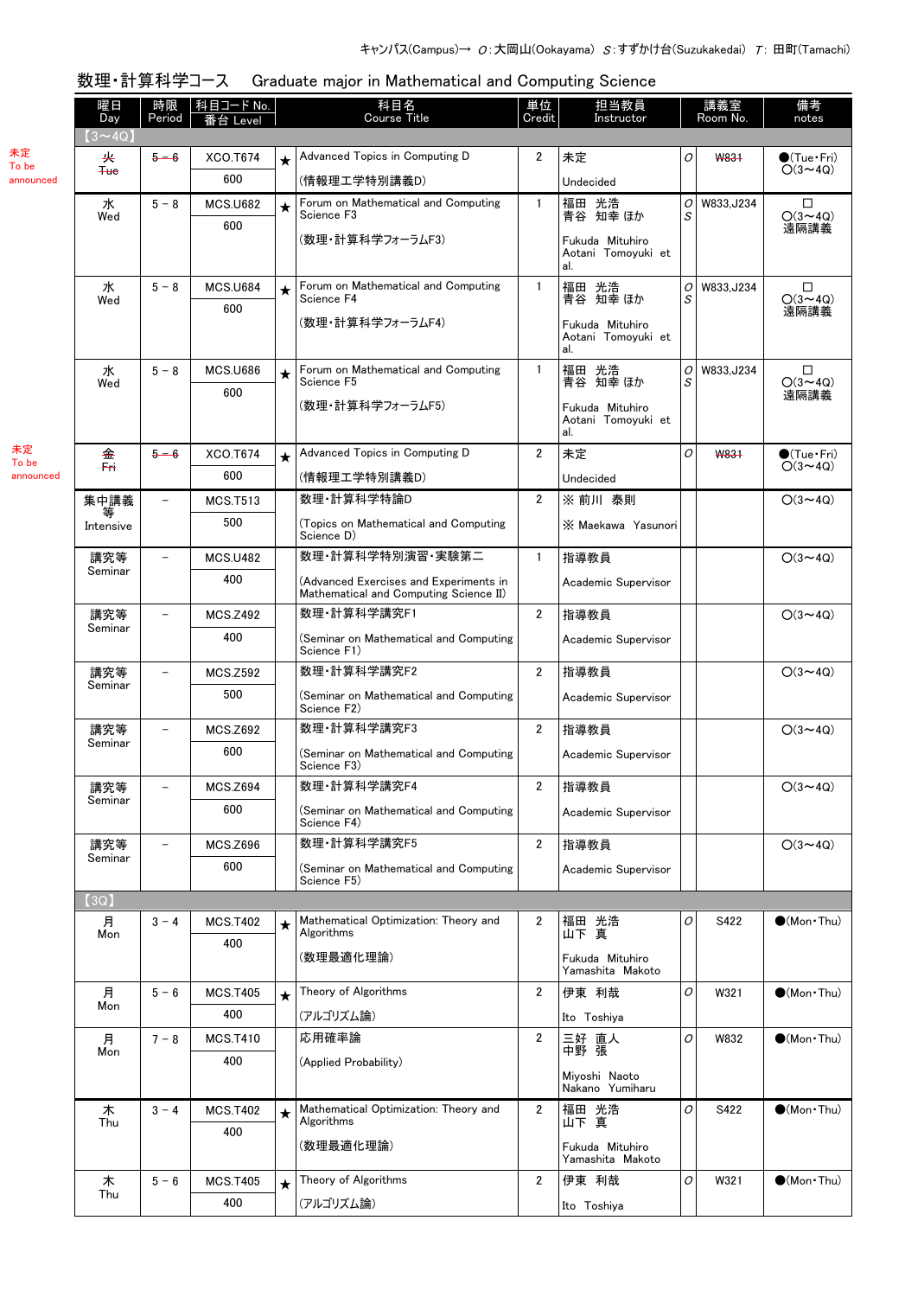| 数理・計算科学コース Graduate major in Mathematical and Computing Science |
|-----------------------------------------------------------------|
|                                                                 |

| 曜日<br>Day         | 時限<br>Period             | 科目コード No.<br>番台 Level  |         | 科目名<br><b>Course Title</b>                                                | 単位<br>Credit   | 担当教員<br>Instructor                         |   | 備考<br>講義室<br>Room No.<br>notes |                        |
|-------------------|--------------------------|------------------------|---------|---------------------------------------------------------------------------|----------------|--------------------------------------------|---|--------------------------------|------------------------|
| 3Q)               |                          |                        |         | 応用確率論                                                                     | $\overline{2}$ |                                            | O |                                |                        |
| 木<br>Thu          | $7 - 8$                  | <b>MCS.T410</b><br>400 |         |                                                                           |                | 三好 直人<br>中野 張                              |   | W832                           | $\bigcirc$ (Mon Thu)   |
|                   |                          |                        |         | (Applied Probability)                                                     |                | Miyoshi Naoto<br>Nakano Yumiharu           |   |                                |                        |
| 集中講義<br>等         | $\overline{\phantom{0}}$ | MCS.T601-03            | $\star$ | Presentation Exercises on Mathematical<br>and Computing Science I         | $\mathbf{1}$   | 渡邊 澄夫<br>鹿島 亮 ほか                           |   |                                |                        |
| Intensive         |                          | 600                    |         | (数理・計算科学プレゼンテーション実践第<br>—)                                                |                | Watanabe Sumio<br>Kashima Ryo et al.       |   |                                |                        |
| 集中講義<br>等         | $\overline{\phantom{a}}$ | MCS.T602-03            | $\star$ | <b>Presentation Exercises on Mathematical</b><br>and Computing Science II | $\mathbf{1}$   | 渡邊 澄夫<br>鹿島 亮 ほか                           |   |                                |                        |
| Intensive         |                          | 600                    |         | (数理・計算科学プレゼンテーション実践第                                                      |                | Watanabe Sumio<br>Kashima Ryo et al.       |   |                                |                        |
| 集中講義              |                          | MCS.T603-03            |         | 数理・計算科学チュートリアル実践第一                                                        | $\mathbf{1}$   | 渡邊 澄夫                                      |   |                                |                        |
| Intensive         |                          | 600                    |         | (Tutorial Exercises on Mathematical and                                   |                | 鹿島 亮 ほか                                    |   |                                |                        |
|                   |                          |                        |         | Computing Science I)                                                      |                | Watanabe Sumio<br>Kashima Ryo et al.       |   |                                |                        |
| 集中講義<br>等         |                          | MCS.T604-03            |         | 数理・計算科学チュートリアル実践第二                                                        | $\mathbf{1}$   | 渡邊 澄夫<br>鹿島 亮 ほか                           |   |                                |                        |
| Intensive         |                          | 600                    |         | (Tutorial Exercises on Mathematical and<br>Computing Science II)          |                | Watanabe Sumio<br>Kashima Ryo et al.       |   |                                |                        |
| 集中講義              | $\qquad \qquad -$        | MCS.T605-03            |         | 数理・計算科学キャリア開発                                                             | $\mathbf{1}$   | 南出 靖彦<br>渡邊 澄夫                             |   |                                |                        |
| 等<br>Intensive    |                          | 600                    |         | (Career Development in Mathematical<br>and Computing Science)             |                | Minamide Yasuhiko<br>Watanabe Sumio        |   |                                |                        |
| インターン             |                          | XCO.U471-03            |         | 情報理エ学インターンシップA                                                            | $\overline{2}$ | 三宅 美博                                      |   |                                |                        |
| シップ<br>Internship |                          | 400                    |         | (Internship A (Computing))                                                |                | Miyake Yoshihiro                           |   |                                |                        |
| インターン             |                          | XCO.U571-03            |         | 情報理エ学インターンシップB                                                            | $\mathbf{2}$   | 三宅 美博                                      |   |                                |                        |
| シップ<br>Internship |                          | 500                    |         | (Internship B (Computing))                                                |                | Miyake Yoshihiro                           |   |                                |                        |
| インターン             | $\overline{a}$           | XCO.U671-03            |         | 情報理エ学インターンシップC                                                            | $\overline{2}$ | 三宅 美博                                      |   |                                |                        |
| シップ<br>Internship |                          | 600                    |         | (Internship C (Computing))                                                |                | Miyake Yoshihiro                           |   |                                |                        |
| (4Q)              |                          |                        |         |                                                                           |                |                                            |   |                                |                        |
| 月<br>Mon          | $3 - 4$                  | <b>MCS.T412</b>        |         | 情報可視化                                                                     | $\overline{2}$ | 脇田 建                                       | O | W832                           | $\bullet$ (Mon Thu)    |
|                   |                          | 400                    |         | (Information Visualization)                                               |                | Wakita Ken                                 |   |                                |                        |
| 月<br>Mon          | $7 - 8$                  | <b>MCS.T417</b>        | $\star$ | Topics in Algebra                                                         | $\overline{2}$ | 土岡 俊介                                      | 0 | W832                           | $\bullet$ (Mon•Thu)    |
|                   |                          | 400                    |         | (代数学特論)                                                                   |                | Tsuchioka Shunsuke                         |   |                                |                        |
| 火<br>Tue          | $1 - 2$                  | <b>CSC.T442</b>        | $\star$ | <b>Internet Applications</b>                                              | $\overline{2}$ | 太田 昌孝                                      | O | H114                           | $\bigcirc$ (Tue · Fri) |
|                   |                          | 400                    |         | (インターネット応用特論)<br>離散 代数 幾何構造第一                                             |                | Ohta Masataka                              |   |                                |                        |
| 火<br>Tue          | $3 - 4$                  | <b>MCS.T408</b><br>400 |         |                                                                           | $\overline{2}$ | 鈴木 咲衣<br>西畑 伸也 ほか                          | 0 | W831                           | $\bigcirc$ (Tue · Fri) |
|                   |                          |                        |         | (Discrete, Algebraic and Geometric<br>Structures I)                       |                | Suzuki Sakie<br>Nishibata Shinya et<br>al. |   |                                |                        |
| 火                 | $3 - 4$                  | <b>MCS.T419</b>        |         | 確率微分方程式                                                                   | $\overline{2}$ | 中野 張                                       | 0 | W832                           | $\bigcirc$ (Tue · Fri) |
| Tue               |                          | 400                    |         | (Stochastic differential equations)                                       |                | 三好 直人                                      |   |                                |                        |
|                   |                          |                        |         |                                                                           |                | Nakano Yumiharu<br>Miyoshi Naoto           |   |                                |                        |
| 火<br>Tue          | $5 - 6$                  | <b>MCS.T413</b>        | $\star$ | <b>Quantum Computation and Quantum</b><br>Information                     | $\overline{2}$ | 森 立平                                       | O | W834                           | $\bigcirc$ (Tue · Fri) |
|                   |                          | 400                    |         | (量子計算と量子情報)                                                               |                | Mori Ryuhei                                |   |                                |                        |
| 火                 | $5 - 6$                  | <b>MCS.T506</b>        | $\star$ | Mathematical Models and Computer                                          | $\overline{2}$ | 山下 真<br>天谷 賢治 ほか                           | 0 | <b>W832</b>                    | $\bigcirc$ (Tue · Fri) |
| Tue               |                          | 500                    |         | Science<br>(計算機支援数理)                                                      |                | Yamashita Makoto                           |   | $\rightarrow$ W936             |                        |
| 木                 | $3 - 4$                  | <b>MCS.T412</b>        |         | 情報可視化                                                                     | $\overline{2}$ | Amaya Kenji et al.<br>脇田 建                 | O | W832                           | $\bullet$ (Mon Thu)    |
| Thu               |                          | 400                    |         | (Information Visualization)                                               |                | Wakita Ken                                 |   |                                |                        |
| 木                 | $7 - 8$                  | <b>MCS.T417</b>        | $\star$ | Topics in Algebra                                                         | $\overline{2}$ | 土岡 俊介                                      | 0 | W832                           | $\bullet$ (Mon Thu)    |
| Thu               |                          | 400                    |         | (代数学特論)                                                                   |                | Tsuchioka Shunsuke                         |   |                                |                        |
|                   |                          |                        |         |                                                                           |                |                                            |   |                                |                        |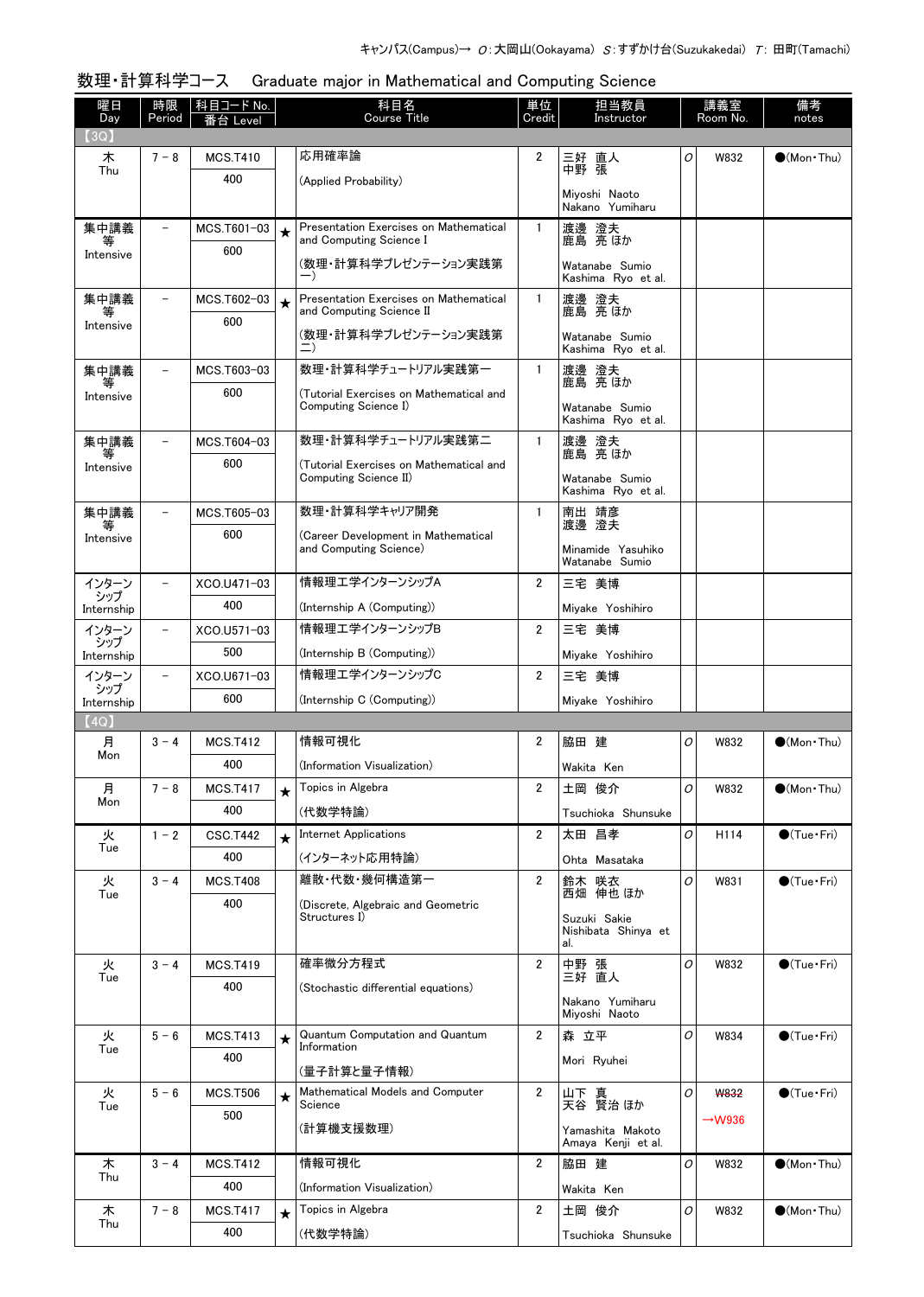| 曜日<br>Day         | 時限<br>Period             | 科目コード No.<br>Level |         | 科目名<br>Course Title                                                | 単位<br>Credit            | 担当教員<br>Instructor                           |   | 講義室<br>Room No.    | 備考<br>notes            |
|-------------------|--------------------------|--------------------|---------|--------------------------------------------------------------------|-------------------------|----------------------------------------------|---|--------------------|------------------------|
| (4Q)              |                          |                    |         |                                                                    |                         |                                              |   |                    |                        |
| 金                 | $1 - 2$                  | <b>CSC.T442</b>    |         | <b>Internet Applications</b>                                       | 2                       | 太田 昌孝                                        | 0 | H114               | $\bigcirc$ (Tue · Fri) |
| Fri               |                          | 400                |         | (インターネット応用特論)                                                      |                         | Ohta Masataka                                |   |                    |                        |
| 金<br>Fri          | $3 - 4$                  | <b>MCS.T408</b>    |         | 離散・代数・幾何構造第一                                                       | 2                       | 鈴木 咲衣<br>西畑 伸也 ほか                            | 0 | W831               | $\bullet$ (Tue•Fri)    |
|                   |                          | 400                |         | (Discrete, Algebraic and Geometric<br>Structures I)                |                         | Suzuki Sakie<br>Nishibata Shinya et<br>al.   |   |                    |                        |
| 金                 | $3 - 4$                  | <b>MCS.T419</b>    |         | 確率微分方程式                                                            | $\overline{2}$          | 中野 張<br>三好 直人                                | 0 | W832               | $\bullet$ (Tue · Fri)  |
| Fri               |                          | 400                |         | (Stochastic differential equations)                                |                         | Nakano Yumiharu<br>Miyoshi Naoto             |   |                    |                        |
| 金<br>Fri          | $5 - 6$                  | <b>MCS.T413</b>    | $\star$ | Quantum Computation and Quantum<br>Information                     | $\overline{2}$          | 森 立平                                         | 0 | W834               | $\bigcirc$ (Tue · Fri) |
|                   |                          | 400                |         | (量子計算と量子情報)                                                        |                         | Mori Ryuhei                                  |   |                    |                        |
| 金<br>Fri          | $5 - 6$                  | <b>MCS.T506</b>    | $\star$ | Mathematical Models and Computer<br>Science                        | $\overline{2}$          | 山下 真<br>天谷 賢治 ほか                             | 0 | <b>W832</b>        | $\bigcirc$ (Tue · Fri) |
|                   |                          | 500                |         | (計算機支援数理)                                                          |                         | Yamashita Makoto<br>Amaya Kenji et al.       |   | $\rightarrow$ W936 |                        |
| 集中講義<br>等         | $\qquad \qquad -$        | MCS.T601-04        | $\star$ | Presentation Exercises on Mathematical<br>and Computing Science I  | $\mathbf{1}$            | 渡邊 澄夫<br>鹿島 亮ほか                              |   |                    |                        |
| Intensive         |                          | 600                |         | (数理・計算科学プレゼンテーション実践第<br>$-$ )                                      |                         | Watanabe Sumio<br>Kashima Ryo et al.         |   |                    |                        |
| 集中講義<br>等         |                          | MCS.T602-04        | $\star$ | Presentation Exercises on Mathematical<br>and Computing Science II | $\mathbf{1}$            | 渡邊 澄夫<br>鹿島 亮ほか                              |   |                    |                        |
| Intensive         |                          | 600                |         | (数理・計算科学プレゼンテーション実践第<br>二)                                         |                         | Watanabe Sumio<br>Kashima Ryo et al.         |   |                    |                        |
| 集中講義              |                          | MCS.T603-04        |         | 数理・計算科学チュートリアル実践第一                                                 | 1                       | 渡邊 澄夫<br>鹿島 亮 ほか                             |   |                    |                        |
| Intensive         |                          | 600                |         | (Tutorial Exercises on Mathematical and<br>Computing Science I)    |                         | Watanabe Sumio<br>Kashima Ryo et al.         |   |                    |                        |
| 集中講義              | $\qquad \qquad -$        | MCS.T604-04        |         | 数理・計算科学チュートリアル実践第二                                                 | $\mathbf{1}$            | 渡邊 澄夫<br>鹿島 亮 ほか                             |   |                    |                        |
| 等<br>Intensive    |                          | 600                |         | (Tutorial Exercises on Mathematical and<br>Computing Science II)   |                         | Watanabe Sumio<br>Kashima Ryo et al.         |   |                    |                        |
| 集中講義              | $\overline{\phantom{a}}$ | MCS.T605-04        |         | 数理・計算科学キャリア開発                                                      | 1                       | 南出 靖彦                                        |   |                    |                        |
| Intensive         |                          | 600                |         | (Career Development in Mathematical<br>and Computing Science)      |                         | 渡邊 澄夫<br>Minamide Yasuhiko<br>Watanabe Sumio |   |                    |                        |
| インターン             |                          | XCO.U471-04        |         | 情報理工学インターンシップA                                                     | $\overline{2}$          | 三宅 美博                                        |   |                    |                        |
| シップ<br>Internship |                          | 400                |         | (Internship A (Computing))                                         |                         | Mivake Yoshihiro                             |   |                    |                        |
| インターン<br>シップ      | $\qquad \qquad -$        | XCO.U571-04        |         | 情報理エ学インターンシップB                                                     | $\overline{2}$          | 三宅 美博                                        |   |                    |                        |
| Internship        |                          | 500                |         | (Internship B (Computing))                                         |                         | Miyake Yoshihiro                             |   |                    |                        |
| インターン<br>シップ      | $\qquad \qquad -$        | XCO.U671-04        |         | 情報理エ学インターンシップC                                                     | $\overline{\mathbf{2}}$ | 三宅 美博                                        |   |                    |                        |
| Internship        |                          | 600                |         | (Internship C (Computing))                                         |                         | Miyake Yoshihiro                             |   |                    |                        |

## 数理・計算科学コース Graduate major in Mathematical and Computing Science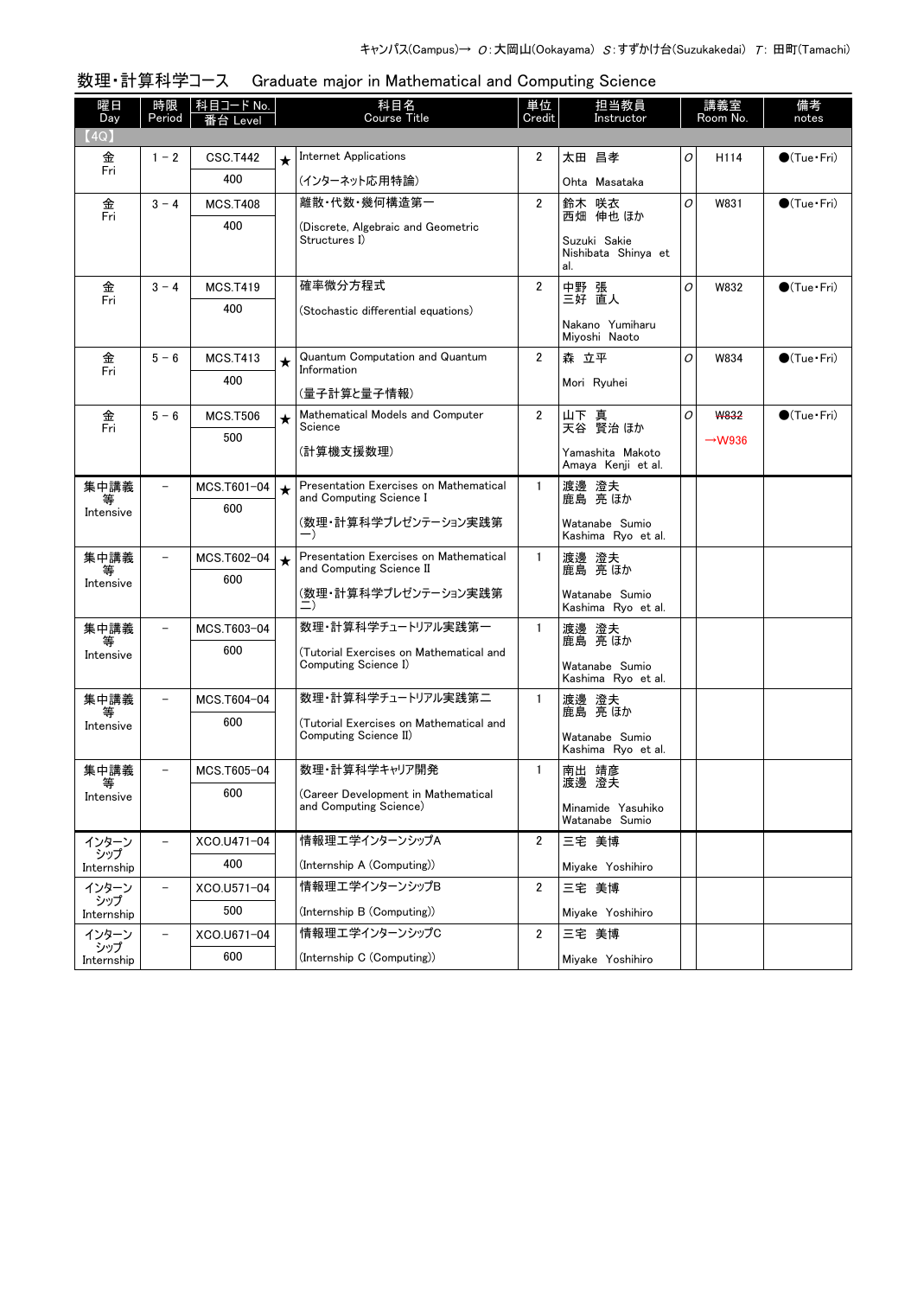| 情報工学コース Graduate major in Computer Science |
|--------------------------------------------|

|             | 曜日<br>Day     | 時限<br>Period             | <u>科目コード No.</u><br>番台 Level |         | 科目名<br><b>Course Title</b>                        | 単位<br>Credit   | 担当教員<br>Instructor                              |        | 講義室<br>Room No.    | 備考<br>notes                           |
|-------------|---------------|--------------------------|------------------------------|---------|---------------------------------------------------|----------------|-------------------------------------------------|--------|--------------------|---------------------------------------|
|             | $(3 \sim 4Q)$ |                          |                              |         |                                                   |                |                                                 |        |                    |                                       |
| 未定<br>To be | 夹             | $5 - 6$                  | XCO.T674                     | $\star$ | Advanced Topics in Computing D                    | 2              | 未定                                              | O      | W831               | $\bullet$ (Tue•Fri)                   |
| announced   | $4$           |                          | 600                          |         | (情報理工学特別講義D)                                      |                | Undecided                                       |        |                    | $O(3 \sim 4Q)$                        |
|             | 水             | $5 - 8$                  | <b>CSC.U682</b>              | $\star$ | Forum on Computer Science F3                      | 1              | 林 晋平<br>荒堀 喜貴ほか                                 | 0      | W631, J233         | □                                     |
|             | Wed           |                          | 600                          |         | (情報エ学フォーラムF3)                                     |                |                                                 | S      | →W833,J234         | $O(3 \sim 4Q)$<br>遠隔講義                |
|             |               |                          |                              |         |                                                   |                | Hayashi Shinpei<br>Arahori Yoshitaka et         |        |                    |                                       |
|             |               |                          |                              |         |                                                   |                | al.                                             |        |                    |                                       |
|             | 水<br>Wed      | $5 - 8$                  | CSC.U684                     | $\star$ | Forum on Computer Science F4                      | 1              | 林 晋平<br>荒堀 喜貴 ほか                                | 0<br>S | W631, J233         | □<br>$O(3 \sim 4Q)$                   |
|             |               |                          | 600                          |         | (情報工学フォーラムF4)                                     |                | Hayashi Shinpei                                 |        | →W833,J234         | 遠隔講義                                  |
|             |               |                          |                              |         |                                                   |                | Arahori Yoshitaka et<br>al.                     |        |                    |                                       |
|             | 水             | $5 - 8$                  | <b>CSC.U686</b>              | $\star$ | Forum on Computer Science F5                      | 1              | 林 晋平                                            | 0      | W631, J233         | □                                     |
|             | Wed           |                          | 600                          |         | (情報エ学フォーラムF5)                                     |                | 荒堀 喜貴 ほか                                        | S      | →W833,J234         | $O(3 \sim 4Q)$<br>遠隔講義                |
|             |               |                          |                              |         |                                                   |                | Havashi Shinpei<br>Arahori Yoshitaka et         |        |                    |                                       |
|             |               |                          |                              |         |                                                   |                | al.                                             |        |                    |                                       |
| 未定<br>To be | 金<br>F٣       | $5 - 6$                  | <b>XCO.T674</b>              | $\star$ | Advanced Topics in Computing D                    | $\overline{2}$ | 未定                                              | 0      | <b>W831</b>        | $\bullet$ (Tue•Fri)<br>$O(3 \sim 4Q)$ |
| announced   |               |                          | 600                          |         | (情報理工学特別講義D)                                      |                | Undecided                                       |        |                    |                                       |
|             | 集中講義<br>等     | $\overline{\phantom{0}}$ | <b>ART.T544</b>              |         | 知能情報特別講義F                                         | $\overline{2}$ | 未定                                              |        |                    | $O(3 \sim 4Q)$                        |
|             | Intensive     |                          | 500                          |         | (Advanced Topics in Artificial Intelligence<br>F) |                | Undecided                                       |        |                    |                                       |
|             | 講究等           | $\qquad \qquad -$        | <b>CSC.U482</b>              |         | 情報工学特別演習・実験第二                                     | $\mathbf{1}$   | 指導教員                                            |        |                    | $O(3 \sim 4Q)$                        |
|             | Seminar       |                          | 400                          |         | (Workshop on Computer Science II)                 |                | Academic Supervisor                             |        |                    |                                       |
|             | 講究等           |                          | <b>CSC.Z492</b>              |         | 情報工学講究F1                                          | 2              | 指導教員                                            |        |                    | $O(3 \sim 4Q)$                        |
|             | Seminar       |                          | 400                          |         | (Seminar on Computer Science F1)                  |                | Academic Supervisor                             |        |                    |                                       |
|             | 講究等           | $\overline{\phantom{m}}$ | <b>CSC.Z592</b>              |         | 情報工学講究F2                                          | $\overline{2}$ | 指導教員                                            |        |                    | $O(3 \sim 4Q)$                        |
|             | Seminar       |                          | 500                          |         | (Seminar on Computer Science F2)                  |                | Academic Supervisor                             |        |                    |                                       |
|             | 講究等           |                          | <b>CSC.Z692</b>              |         | 情報工学講究F3                                          | 2              | 指導教員                                            |        |                    | $O(3 \sim 4Q)$                        |
|             | Seminar       |                          | 600                          |         | (Seminar on Computer Science F3)                  |                | Academic Supervisor                             |        |                    |                                       |
|             | 講究等           |                          | <b>CSC.Z694</b>              |         | 情報工学講究F4                                          | $\overline{2}$ | 指導教員                                            |        |                    | $O(3 \sim 4Q)$                        |
|             | Seminar       |                          | 600                          |         | (Seminar on Computer Science F4)                  |                | Academic Supervisor                             |        |                    |                                       |
|             | 講究等           |                          | CSC.Z696                     |         | 情報工学講究F5                                          | $\overline{2}$ | 指導教員                                            |        |                    | $O(3 \sim 4Q)$                        |
|             | Seminar       |                          | 600                          |         | (Seminar on Computer Science F5)                  |                | Academic Supervisor                             |        |                    |                                       |
|             | (3Q)          |                          |                              |         |                                                   |                |                                                 |        |                    |                                       |
|             | 月             | $1 - 2$                  | CSC.T431                     | $\star$ | <b>Advanced System Software</b>                   | 2              | 渡部 卓雄                                           | O      | W832               | $\bullet$ (Mon Thu)                   |
|             | Mon           |                          | 400                          | C       | (先端システムソフトウェア)                                    |                | Watanabe Takuo                                  |        |                    |                                       |
|             | 月             | $3 - 4$                  | CSC.T524                     | $\star$ | Dependable Computing                              | $\overline{2}$ | 金子 晴彦                                           | O      | W834               | $\bullet$ (Mon Thu)                   |
|             | Mon           |                          | 500                          |         | (ディペンダブルコンピューティング)                                |                | Kaneko Haruhiko                                 |        |                    |                                       |
|             | 月             | $5 - 6$                  | <b>MCS.T405</b>              | $\star$ | Theory of Algorithms                              | 2              | 伊東 利哉                                           | O      | W321               | $(Mon$ Thu)                           |
|             | Mon           |                          | 400                          |         | (アルゴリズム論)                                         |                | Ito Toshiya                                     |        |                    |                                       |
|             | 月             | $7 - 8$                  | CSC.T527                     | $\star$ | Fault Tolerant Distributed Algorithms             | 2              | Bonnet Francois                                 | O      | W831               | $\bullet$ (Mon Thu)                   |
|             | Mon           |                          | 500                          |         | (フォールトトレラント分散アルゴリズム)                              |                | Defago Xavier                                   |        |                    |                                       |
|             | 火             | $1 - 2$                  | <b>ART.T459</b>              | $\star$ | Natural Language Processing                       | 2              | 德永 健伸                                           | 0      | <b>W832</b>        | $\bigcirc$ (Tue · Fri)                |
|             | Tue           |                          | 400                          |         | (自然言語処理)                                          |                | Tokunaga Takenobu                               |        | →W834              |                                       |
|             | 火             | $1 - 2$                  | <b>CSC.T525</b>              |         | 先端情報セキュリティ                                        | $\overline{2}$ | ※ 渡邊 裕治                                         | 0      | <b>W834</b>        | $\bullet$ (Tue · Fri)                 |
|             | Tue           |                          | 500                          |         | (Advanced Information Security)                   |                | ※立石 孝彰ほか                                        |        | $\rightarrow$ W832 |                                       |
|             |               |                          |                              |         |                                                   |                | X Watanabe Yuji<br>X Tateishi Takaaki<br>et al. |        |                    |                                       |
|             | 火             | $3 - 4$                  | <b>ART.T548</b>              | $\star$ | Advanced Artificial Intelligence                  | $\overline{2}$ | 小野 功                                            | 0      | W631, J233         | $\bullet$ (Tue Fri)                   |
|             | Tue           |                          | 500                          |         | (先端人工知能)                                          |                | 井上 克巳                                           | S      |                    | 遠隔講義                                  |
|             |               |                          |                              |         |                                                   |                | Ono Isao<br>Inoue Katsumi                       |        |                    |                                       |

未定 To be ann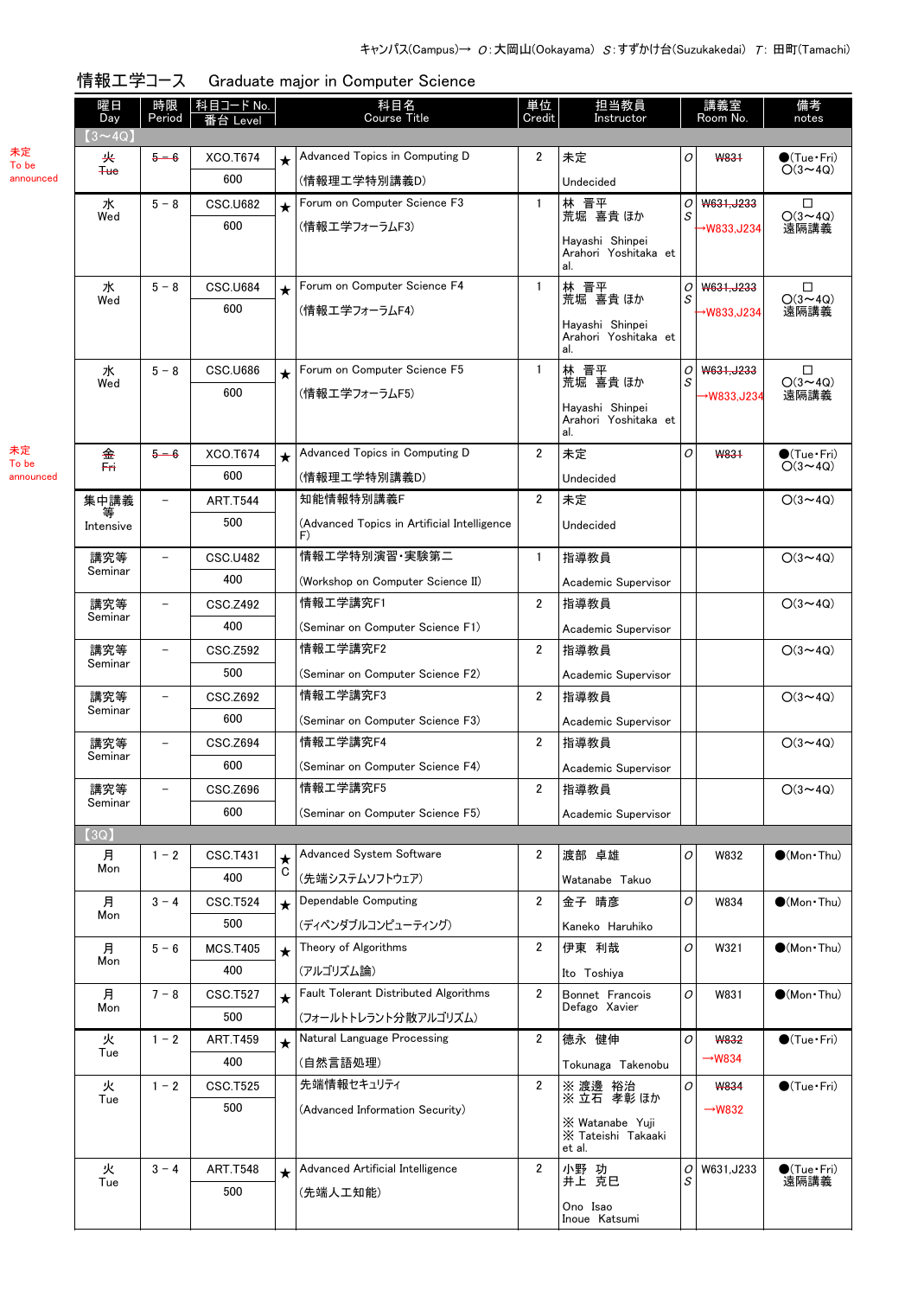| (3Q)<br>Advanced System Software<br>渡部 卓雄<br>2<br>0<br>W832<br>$\bigcirc$ (Mon Thu)<br>木<br>$1 - 2$<br>CSC.T431<br>$\star$<br>Thu<br>C<br>400<br>(先端システムソフトウェア)<br>Watanabe Takuo<br>Dependable Computing<br>$\overline{2}$<br>金子 晴彦<br>木<br>$3 - 4$<br><b>CSC.T524</b><br>0<br>W834<br>$\bigcirc$ (Mon Thu)<br>$\star$<br>Thu<br>500<br>(ディペンダブルコンピューティング)<br>Kaneko Haruhiko<br>Theory of Algorithms<br>2<br>O<br>$5 - 6$<br><b>MCS.T405</b><br>伊東 利哉<br>W321<br>$\bigcirc$ (Mon Thu)<br>木<br>$\star$<br>Thu<br>400<br>(アルゴリズム論)<br>Ito Toshiya<br>Fault Tolerant Distributed Algorithms<br>$\overline{2}$<br>O<br>Bonnet Francois<br>W831<br>$\bullet$ (Mon•Thu)<br>木<br>$7 - 8$<br><b>CSC.T527</b><br>$\star$<br>Thu<br>Defago Xavier<br>500<br>(フォールトトレラント分散アルゴリズム)<br>$\overline{2}$<br>Natural Language Processing<br>0<br>金<br>德永 健伸<br><b>W832</b><br>$\bigcirc$ (Tue · Fri)<br>$1 - 2$<br><b>ART.T459</b><br>Fri<br>$\rightarrow$ W834<br>400<br>(自然言語処理)<br>Tokunaga Takenobu<br>先端情報セキュリティ<br>金<br>$1 - 2$<br>2<br>$\bigcirc$ (Tue·Fri)<br><b>CSC.T525</b><br>※ 渡邊 裕治<br>0<br>W834<br>Fri<br>※立石 孝彰ほか<br>500<br>(Advanced Information Security)<br>$\rightarrow$ W832<br>X Watanabe Yuji<br>X Tateishi Takaaki<br>et al.<br>$\overline{2}$<br>金<br>$3 - 4$<br><b>ART.T548</b><br>Advanced Artificial Intelligence<br>小野 功<br>W631, J233<br>$\bullet$ (Tue · Fri)<br>0<br>$\star$<br>井上 克巳<br>遠隔講義<br>S<br>Fri<br>500<br>(先端人工知能)<br>Ono Isao<br>Inoue Katsumi<br>システム開発プロジェクト応用第一<br>$\overline{2}$<br>0<br>金<br>$5 - 8$<br><b>CSC.T432</b><br>GSIC 3階<br>□<br>権藤 克彦<br>内田 公太 ほか<br>307号室<br>Fri<br>400<br>(System Development Studio: Advanced<br>(Oookayam<br>Gondow Katsuhiko<br>a GSIC<br>Uchida Kota et al.<br>bldg. 3F<br>room# 307)<br>情報理エ学インターンシップA<br>三宅 美博<br>$\overline{2}$<br>インターン<br>$\overline{\phantom{0}}$<br>XCO.U471-03<br>シップ<br>400<br>(Internship A (Computing))<br>Miyake Yoshihiro<br>Internship<br>情報理エ学インターンシップB<br>インターン<br>$\overline{\phantom{0}}$<br>XCO.U571-03<br>2<br>三宅 美博<br>シップ<br>500<br>(Internship B (Computing))<br>Miyake Yoshihiro<br>Internship<br>情報理エ学インターンシップC<br>インターン<br>XCO.U671-03<br>2<br>三宅 美博<br>$\overline{\phantom{0}}$<br>シップ<br>600<br>(Internship C (Computing))<br>Miyake Yoshihiro<br>Internship<br>(4Q)<br>$S$ G115, W833<br>Complex Networks<br>村田 剛志<br>月<br>$3 - 4$<br><b>ART.T462</b><br>$\bullet$ (Mon · Thu)<br>遠隔講義<br>0<br>Mon<br>400<br>(複雑ネットワーク)<br>Murata Tsuyoshi<br>Information Organization and Retrieval<br>2<br>0<br>$5 - 6$<br>藤井 敦<br>W611<br>$\bullet$ (Mon Thu)<br>月<br><b>ART.T464</b><br>$\star$<br>Mon<br>400<br>(情報の組織化と検索)<br>Fujii Atsushi<br>Advanced Computer Architecture<br>$5 - 6$<br>2<br>吉瀬 謙二<br>0<br>月<br><b>CSC.T433</b><br>W936<br>$\bullet$ (Mon Thu)<br>$\star$<br>Mon<br>400<br>(先端コンピュータアーキテクチャ)<br>Kise Kenji<br>2<br><b>Computer Graphics</b><br>月<br>$7 - 8$<br>齋藤 豪<br>W631, G111<br>$\bullet$ (Mon•Thu)<br>ART.T463<br>0<br>$\star$<br>S<br>遠隔講義<br>Mon<br>400<br>(コンピューターグラフィクス)<br>Saito Suguru<br><b>Internet Applications</b><br>2<br>太田 昌孝<br>$\bigcirc$ (Tue · Fri)<br>火<br>0<br>H114<br>$1 - 2$<br><b>CSC.T442</b><br>$\star$<br>Tue<br>400<br>(インターネット応用特論)<br>Ohta Masataka<br>先端ソフトウェアエ学<br>火<br>$3 - 4$<br>2<br>0<br>$\bigcirc$ (Tue · Fri)<br><b>CSC.T435</b><br>権藤 克彦<br>W332<br>Tue<br>400<br>(Advanced Software Engineering)<br>Gondow Katsuhiko<br><b>Complex Networks</b><br>2<br>村田 剛志<br>$\mathcal{S}$<br>$\bullet$ (Mon · Thu)<br>$3 - 4$<br><b>ART.T462</b><br>G115, W833<br>木<br>$\star$<br>遠隔講義<br>Thu<br>0<br>400<br>(複雑ネットワーク)<br>Murata Tsuyoshi<br>Information Organization and Retrieval<br>2<br>藤井 敦<br>0<br>W611<br>$\bullet$ (Mon Thu)<br>木<br>$5 - 6$<br><b>ART.T464</b><br>$\star$<br>Thu<br>400<br>(情報の組織化と検索)<br>Fujii Atsushi<br>Advanced Computer Architecture<br>2<br>吉瀬 謙二<br>0<br>木<br>$5 - 6$<br><b>CSC.T433</b><br>W936<br>$\bullet$ (Mon Thu)<br>$\star$<br>Thu<br>400<br>(先端コンピュータアーキテクチャ)<br>Kise Kenji<br>2<br><b>ART.T463</b><br>Computer Graphics<br>齋藤 豪<br>$\sigma$<br>W631, G111<br>$\bullet$ (Mon•Thu)<br>木<br>$7 - 8$<br>$\star$<br>遠隔講義<br>S<br>Thu<br>400<br>(コンピューターグラフィクス)<br>Saito Suguru | 曜日<br>Day | 時限<br>Period | 科目コード No.<br>Level | 科目名<br><b>Course Title</b> | 単位<br>Credit | 担当教員<br>Instructor | 講義室<br>Room No. | 備考<br>notes |
|------------------------------------------------------------------------------------------------------------------------------------------------------------------------------------------------------------------------------------------------------------------------------------------------------------------------------------------------------------------------------------------------------------------------------------------------------------------------------------------------------------------------------------------------------------------------------------------------------------------------------------------------------------------------------------------------------------------------------------------------------------------------------------------------------------------------------------------------------------------------------------------------------------------------------------------------------------------------------------------------------------------------------------------------------------------------------------------------------------------------------------------------------------------------------------------------------------------------------------------------------------------------------------------------------------------------------------------------------------------------------------------------------------------------------------------------------------------------------------------------------------------------------------------------------------------------------------------------------------------------------------------------------------------------------------------------------------------------------------------------------------------------------------------------------------------------------------------------------------------------------------------------------------------------------------------------------------------------------------------------------------------------------------------------------------------------------------------------------------------------------------------------------------------------------------------------------------------------------------------------------------------------------------------------------------------------------------------------------------------------------------------------------------------------------------------------------------------------------------------------------------------------------------------------------------------------------------------------------------------------------------------------------------------------------------------------------------------------------------------------------------------------------------------------------------------------------------------------------------------------------------------------------------------------------------------------------------------------------------------------------------------------------------------------------------------------------------------------------------------------------------------------------------------------------------------------------------------------------------------------------------------------------------------------------------------------------------------------------------------------------------------------------------------------------------------------------------------------------------------------------------------------------------------------------------------------------------------------------------------------------------------------------------------------------------------------------------------------------------------------------------------------------------------------------------------------------------------------------------------------------------------------------------------------------------------------------------------------------------------------------------------------------------------------------------------------------------------------------------------------------------------------------------------------------|-----------|--------------|--------------------|----------------------------|--------------|--------------------|-----------------|-------------|
|                                                                                                                                                                                                                                                                                                                                                                                                                                                                                                                                                                                                                                                                                                                                                                                                                                                                                                                                                                                                                                                                                                                                                                                                                                                                                                                                                                                                                                                                                                                                                                                                                                                                                                                                                                                                                                                                                                                                                                                                                                                                                                                                                                                                                                                                                                                                                                                                                                                                                                                                                                                                                                                                                                                                                                                                                                                                                                                                                                                                                                                                                                                                                                                                                                                                                                                                                                                                                                                                                                                                                                                                                                                                                                                                                                                                                                                                                                                                                                                                                                                                                                                                                                              |           |              |                    |                            |              |                    |                 |             |
|                                                                                                                                                                                                                                                                                                                                                                                                                                                                                                                                                                                                                                                                                                                                                                                                                                                                                                                                                                                                                                                                                                                                                                                                                                                                                                                                                                                                                                                                                                                                                                                                                                                                                                                                                                                                                                                                                                                                                                                                                                                                                                                                                                                                                                                                                                                                                                                                                                                                                                                                                                                                                                                                                                                                                                                                                                                                                                                                                                                                                                                                                                                                                                                                                                                                                                                                                                                                                                                                                                                                                                                                                                                                                                                                                                                                                                                                                                                                                                                                                                                                                                                                                                              |           |              |                    |                            |              |                    |                 |             |
|                                                                                                                                                                                                                                                                                                                                                                                                                                                                                                                                                                                                                                                                                                                                                                                                                                                                                                                                                                                                                                                                                                                                                                                                                                                                                                                                                                                                                                                                                                                                                                                                                                                                                                                                                                                                                                                                                                                                                                                                                                                                                                                                                                                                                                                                                                                                                                                                                                                                                                                                                                                                                                                                                                                                                                                                                                                                                                                                                                                                                                                                                                                                                                                                                                                                                                                                                                                                                                                                                                                                                                                                                                                                                                                                                                                                                                                                                                                                                                                                                                                                                                                                                                              |           |              |                    |                            |              |                    |                 |             |
|                                                                                                                                                                                                                                                                                                                                                                                                                                                                                                                                                                                                                                                                                                                                                                                                                                                                                                                                                                                                                                                                                                                                                                                                                                                                                                                                                                                                                                                                                                                                                                                                                                                                                                                                                                                                                                                                                                                                                                                                                                                                                                                                                                                                                                                                                                                                                                                                                                                                                                                                                                                                                                                                                                                                                                                                                                                                                                                                                                                                                                                                                                                                                                                                                                                                                                                                                                                                                                                                                                                                                                                                                                                                                                                                                                                                                                                                                                                                                                                                                                                                                                                                                                              |           |              |                    |                            |              |                    |                 |             |
|                                                                                                                                                                                                                                                                                                                                                                                                                                                                                                                                                                                                                                                                                                                                                                                                                                                                                                                                                                                                                                                                                                                                                                                                                                                                                                                                                                                                                                                                                                                                                                                                                                                                                                                                                                                                                                                                                                                                                                                                                                                                                                                                                                                                                                                                                                                                                                                                                                                                                                                                                                                                                                                                                                                                                                                                                                                                                                                                                                                                                                                                                                                                                                                                                                                                                                                                                                                                                                                                                                                                                                                                                                                                                                                                                                                                                                                                                                                                                                                                                                                                                                                                                                              |           |              |                    |                            |              |                    |                 |             |
|                                                                                                                                                                                                                                                                                                                                                                                                                                                                                                                                                                                                                                                                                                                                                                                                                                                                                                                                                                                                                                                                                                                                                                                                                                                                                                                                                                                                                                                                                                                                                                                                                                                                                                                                                                                                                                                                                                                                                                                                                                                                                                                                                                                                                                                                                                                                                                                                                                                                                                                                                                                                                                                                                                                                                                                                                                                                                                                                                                                                                                                                                                                                                                                                                                                                                                                                                                                                                                                                                                                                                                                                                                                                                                                                                                                                                                                                                                                                                                                                                                                                                                                                                                              |           |              |                    |                            |              |                    |                 |             |
|                                                                                                                                                                                                                                                                                                                                                                                                                                                                                                                                                                                                                                                                                                                                                                                                                                                                                                                                                                                                                                                                                                                                                                                                                                                                                                                                                                                                                                                                                                                                                                                                                                                                                                                                                                                                                                                                                                                                                                                                                                                                                                                                                                                                                                                                                                                                                                                                                                                                                                                                                                                                                                                                                                                                                                                                                                                                                                                                                                                                                                                                                                                                                                                                                                                                                                                                                                                                                                                                                                                                                                                                                                                                                                                                                                                                                                                                                                                                                                                                                                                                                                                                                                              |           |              |                    |                            |              |                    |                 |             |
|                                                                                                                                                                                                                                                                                                                                                                                                                                                                                                                                                                                                                                                                                                                                                                                                                                                                                                                                                                                                                                                                                                                                                                                                                                                                                                                                                                                                                                                                                                                                                                                                                                                                                                                                                                                                                                                                                                                                                                                                                                                                                                                                                                                                                                                                                                                                                                                                                                                                                                                                                                                                                                                                                                                                                                                                                                                                                                                                                                                                                                                                                                                                                                                                                                                                                                                                                                                                                                                                                                                                                                                                                                                                                                                                                                                                                                                                                                                                                                                                                                                                                                                                                                              |           |              |                    |                            |              |                    |                 |             |
|                                                                                                                                                                                                                                                                                                                                                                                                                                                                                                                                                                                                                                                                                                                                                                                                                                                                                                                                                                                                                                                                                                                                                                                                                                                                                                                                                                                                                                                                                                                                                                                                                                                                                                                                                                                                                                                                                                                                                                                                                                                                                                                                                                                                                                                                                                                                                                                                                                                                                                                                                                                                                                                                                                                                                                                                                                                                                                                                                                                                                                                                                                                                                                                                                                                                                                                                                                                                                                                                                                                                                                                                                                                                                                                                                                                                                                                                                                                                                                                                                                                                                                                                                                              |           |              |                    |                            |              |                    |                 |             |
|                                                                                                                                                                                                                                                                                                                                                                                                                                                                                                                                                                                                                                                                                                                                                                                                                                                                                                                                                                                                                                                                                                                                                                                                                                                                                                                                                                                                                                                                                                                                                                                                                                                                                                                                                                                                                                                                                                                                                                                                                                                                                                                                                                                                                                                                                                                                                                                                                                                                                                                                                                                                                                                                                                                                                                                                                                                                                                                                                                                                                                                                                                                                                                                                                                                                                                                                                                                                                                                                                                                                                                                                                                                                                                                                                                                                                                                                                                                                                                                                                                                                                                                                                                              |           |              |                    |                            |              |                    |                 |             |
|                                                                                                                                                                                                                                                                                                                                                                                                                                                                                                                                                                                                                                                                                                                                                                                                                                                                                                                                                                                                                                                                                                                                                                                                                                                                                                                                                                                                                                                                                                                                                                                                                                                                                                                                                                                                                                                                                                                                                                                                                                                                                                                                                                                                                                                                                                                                                                                                                                                                                                                                                                                                                                                                                                                                                                                                                                                                                                                                                                                                                                                                                                                                                                                                                                                                                                                                                                                                                                                                                                                                                                                                                                                                                                                                                                                                                                                                                                                                                                                                                                                                                                                                                                              |           |              |                    |                            |              |                    |                 |             |
|                                                                                                                                                                                                                                                                                                                                                                                                                                                                                                                                                                                                                                                                                                                                                                                                                                                                                                                                                                                                                                                                                                                                                                                                                                                                                                                                                                                                                                                                                                                                                                                                                                                                                                                                                                                                                                                                                                                                                                                                                                                                                                                                                                                                                                                                                                                                                                                                                                                                                                                                                                                                                                                                                                                                                                                                                                                                                                                                                                                                                                                                                                                                                                                                                                                                                                                                                                                                                                                                                                                                                                                                                                                                                                                                                                                                                                                                                                                                                                                                                                                                                                                                                                              |           |              |                    |                            |              |                    |                 |             |
|                                                                                                                                                                                                                                                                                                                                                                                                                                                                                                                                                                                                                                                                                                                                                                                                                                                                                                                                                                                                                                                                                                                                                                                                                                                                                                                                                                                                                                                                                                                                                                                                                                                                                                                                                                                                                                                                                                                                                                                                                                                                                                                                                                                                                                                                                                                                                                                                                                                                                                                                                                                                                                                                                                                                                                                                                                                                                                                                                                                                                                                                                                                                                                                                                                                                                                                                                                                                                                                                                                                                                                                                                                                                                                                                                                                                                                                                                                                                                                                                                                                                                                                                                                              |           |              |                    |                            |              |                    |                 |             |
|                                                                                                                                                                                                                                                                                                                                                                                                                                                                                                                                                                                                                                                                                                                                                                                                                                                                                                                                                                                                                                                                                                                                                                                                                                                                                                                                                                                                                                                                                                                                                                                                                                                                                                                                                                                                                                                                                                                                                                                                                                                                                                                                                                                                                                                                                                                                                                                                                                                                                                                                                                                                                                                                                                                                                                                                                                                                                                                                                                                                                                                                                                                                                                                                                                                                                                                                                                                                                                                                                                                                                                                                                                                                                                                                                                                                                                                                                                                                                                                                                                                                                                                                                                              |           |              |                    |                            |              |                    |                 |             |
|                                                                                                                                                                                                                                                                                                                                                                                                                                                                                                                                                                                                                                                                                                                                                                                                                                                                                                                                                                                                                                                                                                                                                                                                                                                                                                                                                                                                                                                                                                                                                                                                                                                                                                                                                                                                                                                                                                                                                                                                                                                                                                                                                                                                                                                                                                                                                                                                                                                                                                                                                                                                                                                                                                                                                                                                                                                                                                                                                                                                                                                                                                                                                                                                                                                                                                                                                                                                                                                                                                                                                                                                                                                                                                                                                                                                                                                                                                                                                                                                                                                                                                                                                                              |           |              |                    |                            |              |                    |                 |             |
|                                                                                                                                                                                                                                                                                                                                                                                                                                                                                                                                                                                                                                                                                                                                                                                                                                                                                                                                                                                                                                                                                                                                                                                                                                                                                                                                                                                                                                                                                                                                                                                                                                                                                                                                                                                                                                                                                                                                                                                                                                                                                                                                                                                                                                                                                                                                                                                                                                                                                                                                                                                                                                                                                                                                                                                                                                                                                                                                                                                                                                                                                                                                                                                                                                                                                                                                                                                                                                                                                                                                                                                                                                                                                                                                                                                                                                                                                                                                                                                                                                                                                                                                                                              |           |              |                    |                            |              |                    |                 |             |
|                                                                                                                                                                                                                                                                                                                                                                                                                                                                                                                                                                                                                                                                                                                                                                                                                                                                                                                                                                                                                                                                                                                                                                                                                                                                                                                                                                                                                                                                                                                                                                                                                                                                                                                                                                                                                                                                                                                                                                                                                                                                                                                                                                                                                                                                                                                                                                                                                                                                                                                                                                                                                                                                                                                                                                                                                                                                                                                                                                                                                                                                                                                                                                                                                                                                                                                                                                                                                                                                                                                                                                                                                                                                                                                                                                                                                                                                                                                                                                                                                                                                                                                                                                              |           |              |                    |                            |              |                    |                 |             |
|                                                                                                                                                                                                                                                                                                                                                                                                                                                                                                                                                                                                                                                                                                                                                                                                                                                                                                                                                                                                                                                                                                                                                                                                                                                                                                                                                                                                                                                                                                                                                                                                                                                                                                                                                                                                                                                                                                                                                                                                                                                                                                                                                                                                                                                                                                                                                                                                                                                                                                                                                                                                                                                                                                                                                                                                                                                                                                                                                                                                                                                                                                                                                                                                                                                                                                                                                                                                                                                                                                                                                                                                                                                                                                                                                                                                                                                                                                                                                                                                                                                                                                                                                                              |           |              |                    |                            |              |                    |                 |             |
|                                                                                                                                                                                                                                                                                                                                                                                                                                                                                                                                                                                                                                                                                                                                                                                                                                                                                                                                                                                                                                                                                                                                                                                                                                                                                                                                                                                                                                                                                                                                                                                                                                                                                                                                                                                                                                                                                                                                                                                                                                                                                                                                                                                                                                                                                                                                                                                                                                                                                                                                                                                                                                                                                                                                                                                                                                                                                                                                                                                                                                                                                                                                                                                                                                                                                                                                                                                                                                                                                                                                                                                                                                                                                                                                                                                                                                                                                                                                                                                                                                                                                                                                                                              |           |              |                    |                            |              |                    |                 |             |
|                                                                                                                                                                                                                                                                                                                                                                                                                                                                                                                                                                                                                                                                                                                                                                                                                                                                                                                                                                                                                                                                                                                                                                                                                                                                                                                                                                                                                                                                                                                                                                                                                                                                                                                                                                                                                                                                                                                                                                                                                                                                                                                                                                                                                                                                                                                                                                                                                                                                                                                                                                                                                                                                                                                                                                                                                                                                                                                                                                                                                                                                                                                                                                                                                                                                                                                                                                                                                                                                                                                                                                                                                                                                                                                                                                                                                                                                                                                                                                                                                                                                                                                                                                              |           |              |                    |                            |              |                    |                 |             |
|                                                                                                                                                                                                                                                                                                                                                                                                                                                                                                                                                                                                                                                                                                                                                                                                                                                                                                                                                                                                                                                                                                                                                                                                                                                                                                                                                                                                                                                                                                                                                                                                                                                                                                                                                                                                                                                                                                                                                                                                                                                                                                                                                                                                                                                                                                                                                                                                                                                                                                                                                                                                                                                                                                                                                                                                                                                                                                                                                                                                                                                                                                                                                                                                                                                                                                                                                                                                                                                                                                                                                                                                                                                                                                                                                                                                                                                                                                                                                                                                                                                                                                                                                                              |           |              |                    |                            |              |                    |                 |             |
|                                                                                                                                                                                                                                                                                                                                                                                                                                                                                                                                                                                                                                                                                                                                                                                                                                                                                                                                                                                                                                                                                                                                                                                                                                                                                                                                                                                                                                                                                                                                                                                                                                                                                                                                                                                                                                                                                                                                                                                                                                                                                                                                                                                                                                                                                                                                                                                                                                                                                                                                                                                                                                                                                                                                                                                                                                                                                                                                                                                                                                                                                                                                                                                                                                                                                                                                                                                                                                                                                                                                                                                                                                                                                                                                                                                                                                                                                                                                                                                                                                                                                                                                                                              |           |              |                    |                            |              |                    |                 |             |
|                                                                                                                                                                                                                                                                                                                                                                                                                                                                                                                                                                                                                                                                                                                                                                                                                                                                                                                                                                                                                                                                                                                                                                                                                                                                                                                                                                                                                                                                                                                                                                                                                                                                                                                                                                                                                                                                                                                                                                                                                                                                                                                                                                                                                                                                                                                                                                                                                                                                                                                                                                                                                                                                                                                                                                                                                                                                                                                                                                                                                                                                                                                                                                                                                                                                                                                                                                                                                                                                                                                                                                                                                                                                                                                                                                                                                                                                                                                                                                                                                                                                                                                                                                              |           |              |                    |                            |              |                    |                 |             |
|                                                                                                                                                                                                                                                                                                                                                                                                                                                                                                                                                                                                                                                                                                                                                                                                                                                                                                                                                                                                                                                                                                                                                                                                                                                                                                                                                                                                                                                                                                                                                                                                                                                                                                                                                                                                                                                                                                                                                                                                                                                                                                                                                                                                                                                                                                                                                                                                                                                                                                                                                                                                                                                                                                                                                                                                                                                                                                                                                                                                                                                                                                                                                                                                                                                                                                                                                                                                                                                                                                                                                                                                                                                                                                                                                                                                                                                                                                                                                                                                                                                                                                                                                                              |           |              |                    |                            |              |                    |                 |             |
|                                                                                                                                                                                                                                                                                                                                                                                                                                                                                                                                                                                                                                                                                                                                                                                                                                                                                                                                                                                                                                                                                                                                                                                                                                                                                                                                                                                                                                                                                                                                                                                                                                                                                                                                                                                                                                                                                                                                                                                                                                                                                                                                                                                                                                                                                                                                                                                                                                                                                                                                                                                                                                                                                                                                                                                                                                                                                                                                                                                                                                                                                                                                                                                                                                                                                                                                                                                                                                                                                                                                                                                                                                                                                                                                                                                                                                                                                                                                                                                                                                                                                                                                                                              |           |              |                    |                            |              |                    |                 |             |
|                                                                                                                                                                                                                                                                                                                                                                                                                                                                                                                                                                                                                                                                                                                                                                                                                                                                                                                                                                                                                                                                                                                                                                                                                                                                                                                                                                                                                                                                                                                                                                                                                                                                                                                                                                                                                                                                                                                                                                                                                                                                                                                                                                                                                                                                                                                                                                                                                                                                                                                                                                                                                                                                                                                                                                                                                                                                                                                                                                                                                                                                                                                                                                                                                                                                                                                                                                                                                                                                                                                                                                                                                                                                                                                                                                                                                                                                                                                                                                                                                                                                                                                                                                              |           |              |                    |                            |              |                    |                 |             |
|                                                                                                                                                                                                                                                                                                                                                                                                                                                                                                                                                                                                                                                                                                                                                                                                                                                                                                                                                                                                                                                                                                                                                                                                                                                                                                                                                                                                                                                                                                                                                                                                                                                                                                                                                                                                                                                                                                                                                                                                                                                                                                                                                                                                                                                                                                                                                                                                                                                                                                                                                                                                                                                                                                                                                                                                                                                                                                                                                                                                                                                                                                                                                                                                                                                                                                                                                                                                                                                                                                                                                                                                                                                                                                                                                                                                                                                                                                                                                                                                                                                                                                                                                                              |           |              |                    |                            |              |                    |                 |             |
|                                                                                                                                                                                                                                                                                                                                                                                                                                                                                                                                                                                                                                                                                                                                                                                                                                                                                                                                                                                                                                                                                                                                                                                                                                                                                                                                                                                                                                                                                                                                                                                                                                                                                                                                                                                                                                                                                                                                                                                                                                                                                                                                                                                                                                                                                                                                                                                                                                                                                                                                                                                                                                                                                                                                                                                                                                                                                                                                                                                                                                                                                                                                                                                                                                                                                                                                                                                                                                                                                                                                                                                                                                                                                                                                                                                                                                                                                                                                                                                                                                                                                                                                                                              |           |              |                    |                            |              |                    |                 |             |
|                                                                                                                                                                                                                                                                                                                                                                                                                                                                                                                                                                                                                                                                                                                                                                                                                                                                                                                                                                                                                                                                                                                                                                                                                                                                                                                                                                                                                                                                                                                                                                                                                                                                                                                                                                                                                                                                                                                                                                                                                                                                                                                                                                                                                                                                                                                                                                                                                                                                                                                                                                                                                                                                                                                                                                                                                                                                                                                                                                                                                                                                                                                                                                                                                                                                                                                                                                                                                                                                                                                                                                                                                                                                                                                                                                                                                                                                                                                                                                                                                                                                                                                                                                              |           |              |                    |                            |              |                    |                 |             |
|                                                                                                                                                                                                                                                                                                                                                                                                                                                                                                                                                                                                                                                                                                                                                                                                                                                                                                                                                                                                                                                                                                                                                                                                                                                                                                                                                                                                                                                                                                                                                                                                                                                                                                                                                                                                                                                                                                                                                                                                                                                                                                                                                                                                                                                                                                                                                                                                                                                                                                                                                                                                                                                                                                                                                                                                                                                                                                                                                                                                                                                                                                                                                                                                                                                                                                                                                                                                                                                                                                                                                                                                                                                                                                                                                                                                                                                                                                                                                                                                                                                                                                                                                                              |           |              |                    |                            |              |                    |                 |             |
|                                                                                                                                                                                                                                                                                                                                                                                                                                                                                                                                                                                                                                                                                                                                                                                                                                                                                                                                                                                                                                                                                                                                                                                                                                                                                                                                                                                                                                                                                                                                                                                                                                                                                                                                                                                                                                                                                                                                                                                                                                                                                                                                                                                                                                                                                                                                                                                                                                                                                                                                                                                                                                                                                                                                                                                                                                                                                                                                                                                                                                                                                                                                                                                                                                                                                                                                                                                                                                                                                                                                                                                                                                                                                                                                                                                                                                                                                                                                                                                                                                                                                                                                                                              |           |              |                    |                            |              |                    |                 |             |
|                                                                                                                                                                                                                                                                                                                                                                                                                                                                                                                                                                                                                                                                                                                                                                                                                                                                                                                                                                                                                                                                                                                                                                                                                                                                                                                                                                                                                                                                                                                                                                                                                                                                                                                                                                                                                                                                                                                                                                                                                                                                                                                                                                                                                                                                                                                                                                                                                                                                                                                                                                                                                                                                                                                                                                                                                                                                                                                                                                                                                                                                                                                                                                                                                                                                                                                                                                                                                                                                                                                                                                                                                                                                                                                                                                                                                                                                                                                                                                                                                                                                                                                                                                              |           |              |                    |                            |              |                    |                 |             |
|                                                                                                                                                                                                                                                                                                                                                                                                                                                                                                                                                                                                                                                                                                                                                                                                                                                                                                                                                                                                                                                                                                                                                                                                                                                                                                                                                                                                                                                                                                                                                                                                                                                                                                                                                                                                                                                                                                                                                                                                                                                                                                                                                                                                                                                                                                                                                                                                                                                                                                                                                                                                                                                                                                                                                                                                                                                                                                                                                                                                                                                                                                                                                                                                                                                                                                                                                                                                                                                                                                                                                                                                                                                                                                                                                                                                                                                                                                                                                                                                                                                                                                                                                                              |           |              |                    |                            |              |                    |                 |             |
|                                                                                                                                                                                                                                                                                                                                                                                                                                                                                                                                                                                                                                                                                                                                                                                                                                                                                                                                                                                                                                                                                                                                                                                                                                                                                                                                                                                                                                                                                                                                                                                                                                                                                                                                                                                                                                                                                                                                                                                                                                                                                                                                                                                                                                                                                                                                                                                                                                                                                                                                                                                                                                                                                                                                                                                                                                                                                                                                                                                                                                                                                                                                                                                                                                                                                                                                                                                                                                                                                                                                                                                                                                                                                                                                                                                                                                                                                                                                                                                                                                                                                                                                                                              |           |              |                    |                            |              |                    |                 |             |
|                                                                                                                                                                                                                                                                                                                                                                                                                                                                                                                                                                                                                                                                                                                                                                                                                                                                                                                                                                                                                                                                                                                                                                                                                                                                                                                                                                                                                                                                                                                                                                                                                                                                                                                                                                                                                                                                                                                                                                                                                                                                                                                                                                                                                                                                                                                                                                                                                                                                                                                                                                                                                                                                                                                                                                                                                                                                                                                                                                                                                                                                                                                                                                                                                                                                                                                                                                                                                                                                                                                                                                                                                                                                                                                                                                                                                                                                                                                                                                                                                                                                                                                                                                              |           |              |                    |                            |              |                    |                 |             |
|                                                                                                                                                                                                                                                                                                                                                                                                                                                                                                                                                                                                                                                                                                                                                                                                                                                                                                                                                                                                                                                                                                                                                                                                                                                                                                                                                                                                                                                                                                                                                                                                                                                                                                                                                                                                                                                                                                                                                                                                                                                                                                                                                                                                                                                                                                                                                                                                                                                                                                                                                                                                                                                                                                                                                                                                                                                                                                                                                                                                                                                                                                                                                                                                                                                                                                                                                                                                                                                                                                                                                                                                                                                                                                                                                                                                                                                                                                                                                                                                                                                                                                                                                                              |           |              |                    |                            |              |                    |                 |             |
|                                                                                                                                                                                                                                                                                                                                                                                                                                                                                                                                                                                                                                                                                                                                                                                                                                                                                                                                                                                                                                                                                                                                                                                                                                                                                                                                                                                                                                                                                                                                                                                                                                                                                                                                                                                                                                                                                                                                                                                                                                                                                                                                                                                                                                                                                                                                                                                                                                                                                                                                                                                                                                                                                                                                                                                                                                                                                                                                                                                                                                                                                                                                                                                                                                                                                                                                                                                                                                                                                                                                                                                                                                                                                                                                                                                                                                                                                                                                                                                                                                                                                                                                                                              |           |              |                    |                            |              |                    |                 |             |
|                                                                                                                                                                                                                                                                                                                                                                                                                                                                                                                                                                                                                                                                                                                                                                                                                                                                                                                                                                                                                                                                                                                                                                                                                                                                                                                                                                                                                                                                                                                                                                                                                                                                                                                                                                                                                                                                                                                                                                                                                                                                                                                                                                                                                                                                                                                                                                                                                                                                                                                                                                                                                                                                                                                                                                                                                                                                                                                                                                                                                                                                                                                                                                                                                                                                                                                                                                                                                                                                                                                                                                                                                                                                                                                                                                                                                                                                                                                                                                                                                                                                                                                                                                              |           |              |                    |                            |              |                    |                 |             |
|                                                                                                                                                                                                                                                                                                                                                                                                                                                                                                                                                                                                                                                                                                                                                                                                                                                                                                                                                                                                                                                                                                                                                                                                                                                                                                                                                                                                                                                                                                                                                                                                                                                                                                                                                                                                                                                                                                                                                                                                                                                                                                                                                                                                                                                                                                                                                                                                                                                                                                                                                                                                                                                                                                                                                                                                                                                                                                                                                                                                                                                                                                                                                                                                                                                                                                                                                                                                                                                                                                                                                                                                                                                                                                                                                                                                                                                                                                                                                                                                                                                                                                                                                                              |           |              |                    |                            |              |                    |                 |             |
|                                                                                                                                                                                                                                                                                                                                                                                                                                                                                                                                                                                                                                                                                                                                                                                                                                                                                                                                                                                                                                                                                                                                                                                                                                                                                                                                                                                                                                                                                                                                                                                                                                                                                                                                                                                                                                                                                                                                                                                                                                                                                                                                                                                                                                                                                                                                                                                                                                                                                                                                                                                                                                                                                                                                                                                                                                                                                                                                                                                                                                                                                                                                                                                                                                                                                                                                                                                                                                                                                                                                                                                                                                                                                                                                                                                                                                                                                                                                                                                                                                                                                                                                                                              |           |              |                    |                            |              |                    |                 |             |
|                                                                                                                                                                                                                                                                                                                                                                                                                                                                                                                                                                                                                                                                                                                                                                                                                                                                                                                                                                                                                                                                                                                                                                                                                                                                                                                                                                                                                                                                                                                                                                                                                                                                                                                                                                                                                                                                                                                                                                                                                                                                                                                                                                                                                                                                                                                                                                                                                                                                                                                                                                                                                                                                                                                                                                                                                                                                                                                                                                                                                                                                                                                                                                                                                                                                                                                                                                                                                                                                                                                                                                                                                                                                                                                                                                                                                                                                                                                                                                                                                                                                                                                                                                              |           |              |                    |                            |              |                    |                 |             |
|                                                                                                                                                                                                                                                                                                                                                                                                                                                                                                                                                                                                                                                                                                                                                                                                                                                                                                                                                                                                                                                                                                                                                                                                                                                                                                                                                                                                                                                                                                                                                                                                                                                                                                                                                                                                                                                                                                                                                                                                                                                                                                                                                                                                                                                                                                                                                                                                                                                                                                                                                                                                                                                                                                                                                                                                                                                                                                                                                                                                                                                                                                                                                                                                                                                                                                                                                                                                                                                                                                                                                                                                                                                                                                                                                                                                                                                                                                                                                                                                                                                                                                                                                                              |           |              |                    |                            |              |                    |                 |             |
|                                                                                                                                                                                                                                                                                                                                                                                                                                                                                                                                                                                                                                                                                                                                                                                                                                                                                                                                                                                                                                                                                                                                                                                                                                                                                                                                                                                                                                                                                                                                                                                                                                                                                                                                                                                                                                                                                                                                                                                                                                                                                                                                                                                                                                                                                                                                                                                                                                                                                                                                                                                                                                                                                                                                                                                                                                                                                                                                                                                                                                                                                                                                                                                                                                                                                                                                                                                                                                                                                                                                                                                                                                                                                                                                                                                                                                                                                                                                                                                                                                                                                                                                                                              |           |              |                    |                            |              |                    |                 |             |
|                                                                                                                                                                                                                                                                                                                                                                                                                                                                                                                                                                                                                                                                                                                                                                                                                                                                                                                                                                                                                                                                                                                                                                                                                                                                                                                                                                                                                                                                                                                                                                                                                                                                                                                                                                                                                                                                                                                                                                                                                                                                                                                                                                                                                                                                                                                                                                                                                                                                                                                                                                                                                                                                                                                                                                                                                                                                                                                                                                                                                                                                                                                                                                                                                                                                                                                                                                                                                                                                                                                                                                                                                                                                                                                                                                                                                                                                                                                                                                                                                                                                                                                                                                              |           |              |                    |                            |              |                    |                 |             |
|                                                                                                                                                                                                                                                                                                                                                                                                                                                                                                                                                                                                                                                                                                                                                                                                                                                                                                                                                                                                                                                                                                                                                                                                                                                                                                                                                                                                                                                                                                                                                                                                                                                                                                                                                                                                                                                                                                                                                                                                                                                                                                                                                                                                                                                                                                                                                                                                                                                                                                                                                                                                                                                                                                                                                                                                                                                                                                                                                                                                                                                                                                                                                                                                                                                                                                                                                                                                                                                                                                                                                                                                                                                                                                                                                                                                                                                                                                                                                                                                                                                                                                                                                                              |           |              |                    |                            |              |                    |                 |             |
|                                                                                                                                                                                                                                                                                                                                                                                                                                                                                                                                                                                                                                                                                                                                                                                                                                                                                                                                                                                                                                                                                                                                                                                                                                                                                                                                                                                                                                                                                                                                                                                                                                                                                                                                                                                                                                                                                                                                                                                                                                                                                                                                                                                                                                                                                                                                                                                                                                                                                                                                                                                                                                                                                                                                                                                                                                                                                                                                                                                                                                                                                                                                                                                                                                                                                                                                                                                                                                                                                                                                                                                                                                                                                                                                                                                                                                                                                                                                                                                                                                                                                                                                                                              |           |              |                    |                            |              |                    |                 |             |
|                                                                                                                                                                                                                                                                                                                                                                                                                                                                                                                                                                                                                                                                                                                                                                                                                                                                                                                                                                                                                                                                                                                                                                                                                                                                                                                                                                                                                                                                                                                                                                                                                                                                                                                                                                                                                                                                                                                                                                                                                                                                                                                                                                                                                                                                                                                                                                                                                                                                                                                                                                                                                                                                                                                                                                                                                                                                                                                                                                                                                                                                                                                                                                                                                                                                                                                                                                                                                                                                                                                                                                                                                                                                                                                                                                                                                                                                                                                                                                                                                                                                                                                                                                              |           |              |                    |                            |              |                    |                 |             |
|                                                                                                                                                                                                                                                                                                                                                                                                                                                                                                                                                                                                                                                                                                                                                                                                                                                                                                                                                                                                                                                                                                                                                                                                                                                                                                                                                                                                                                                                                                                                                                                                                                                                                                                                                                                                                                                                                                                                                                                                                                                                                                                                                                                                                                                                                                                                                                                                                                                                                                                                                                                                                                                                                                                                                                                                                                                                                                                                                                                                                                                                                                                                                                                                                                                                                                                                                                                                                                                                                                                                                                                                                                                                                                                                                                                                                                                                                                                                                                                                                                                                                                                                                                              |           |              |                    |                            |              |                    |                 |             |

| 情報工学コース Graduate major in Computer Science |  |  |
|--------------------------------------------|--|--|
|                                            |  |  |